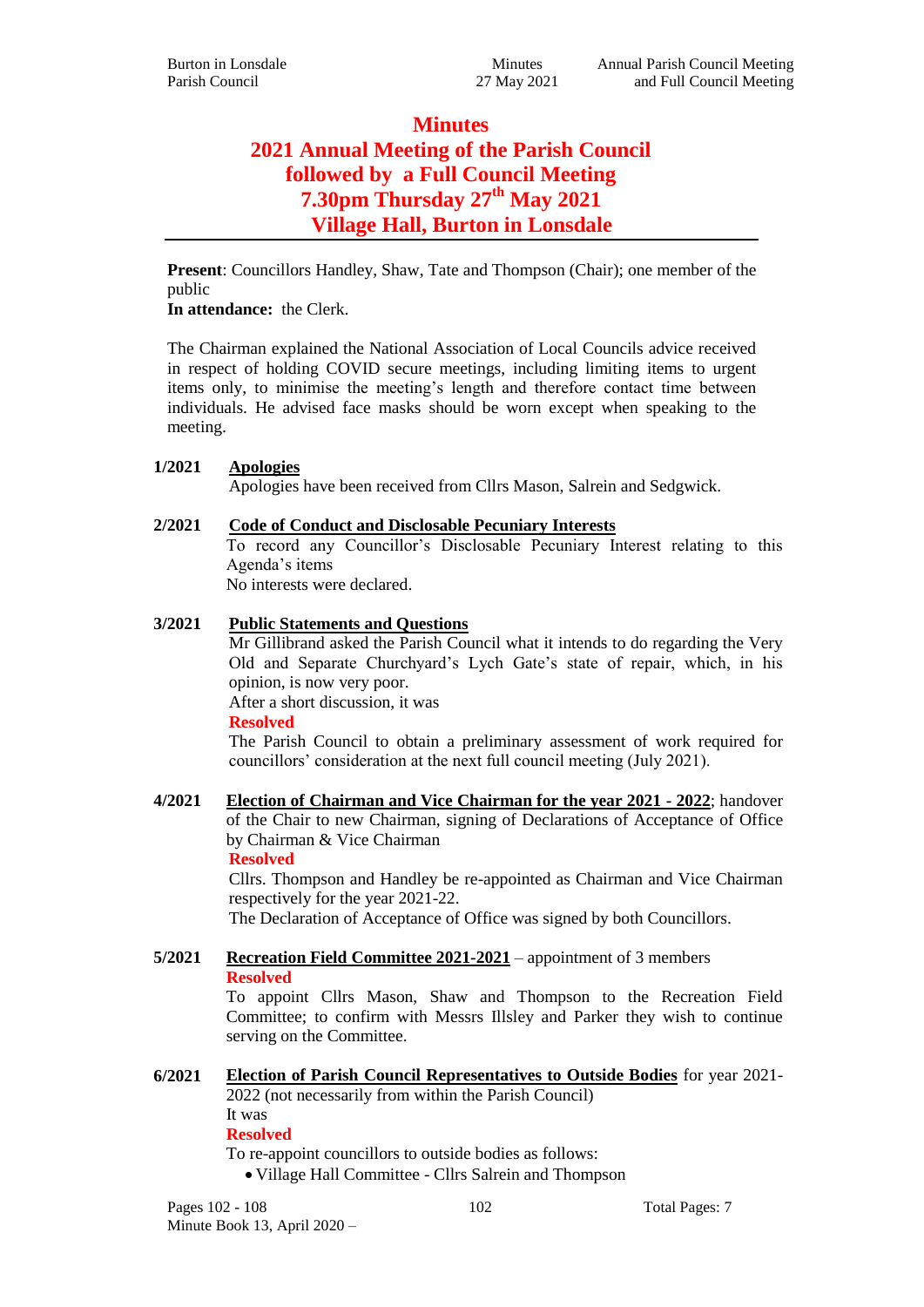- NYCC Countryside Volunteers Cllr. Shaw
- Burton Community Sports Ian Parker
- Woodland Trust Cllr. Thompson
- Yorkshire Local Councils Association the Clerk
- NYCC Emergency Committee Cllr. Handley
- Bentham Common Lands Charity 2021-2022 Cllr. Thompson

No other bodies requested representation from the Parish Council.

#### **7/2021 Finance Matters – Annual Accounts**

a) Annual Accounts year ended  $31^{st}$  March 2021: audit and Annual Governance Return (AGAR) procedures

It was noted the internal audit will be done remotely,  $11<sup>th</sup>$  June 2021; and will be followed by the external audit during July 2021.

The Chairman informed the meeting the Finance Committee had met on 29<sup>th</sup> April 2021 to discuss the annual accounts and were content the Accounts, as presented, accurately represented the Council's financial situation and recommended the Annual Accounts to the full council as follows

Annual Return: Signing of Accounting Statements

 Annual Governance Statement Review of internal controls and their effectiveness (section 1) **Resolved**

Items 1-8 to be answered as 'Yes'; item 9 'not applicable'

 Annual Governance Statement: approval and signatures **Resolved** The full council approves the Chairman and Clerk to sign and date the

Statement.

Accounting Statements year ended 31<sup>st</sup> March 2021: consideration and approval (Section 2) Variances 15% different to the previous year require explanation.

**Resolved**

Boxes 1 to 10 to take figures from annual accounts (see appendix 2); variances explanations as follows: Box 3: Total other receipts: COVID related grants £20636 Box 4: Staff costs: combination of salary and paid hours increase, and back pay totalling additional £254 Box 6: Total other payments: Recreation Field works £2,925; New play equipment £2720 Boxes 7 & 8: COVID related grants £20636 Box 10: Decreases by fixed amount of £1800 p.a. (PWLB)

- Public Rights of inspection period: **Resolved** Monday  $14<sup>th</sup>$  June 2021 to Friday 23<sup>rd</sup> July 2021 (30 working days)
- b) Appointment of Internal Auditor for year 2021-2022 **Resolved**

To re-appoint Yorkshire Internal Audit Services for the year 2021-2022.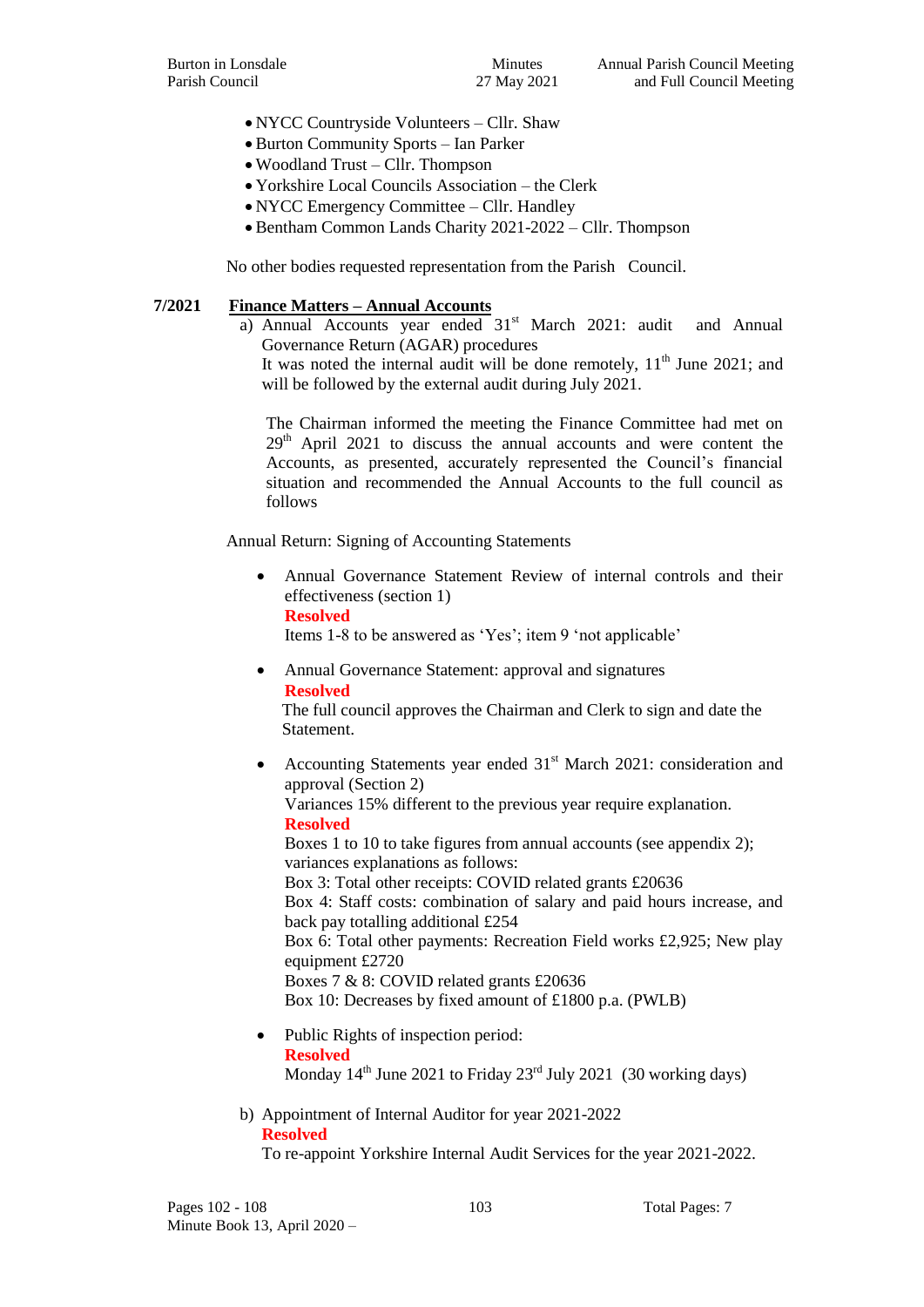c) Annual Risk Assessment for the year to  $31<sup>st</sup>$  March 2021 Review: adoption with amendments

**Resolved**

The general physical risk assessment for normal circumstances, be accepted, monitoring individual circumstances to take account of and applying government guidelines regarding COVID-secure arrangements as appropriate.

d) Appointment of internal Finance Committee for year 2021-2022 **Resolved**

To appoint Cllrs. Handley, Tate and Thompson as the Finance Committee for the year 2021-2022.

#### **8/2021 Minutes and Matters Arising**: Meetings 21 March, 29 April & 13 May 2021. **Resolved**

The Minutes of the above meetings were accepted as an accurate record, with no amendments, to be signed at the end of the meeting.

There were no matters arising.

#### **9/2021 North Yorkshire County Council and Craven District Council**

The Future of Remote Meetings: call for evidence: 12 week consultation ending  $17^{th}$  June 2021.

Councillors are encouraged to respond to the consultation on an individual basis, as well as the parish Council's response.

The Clerk has received notification that Highways Maintenance will be taken back 'in house' (ie be done by North Yoks County Council) as of 1<sup>st</sup> June 2021.

# Craven District Council

a) Planning Applications

 2021/22506/LBC: Castle Hill Farm, 2 High Street. Refurbishment of existing dwelling.

The application was discussed briefly; it was noted old features in the property are being brought back into use (e.g. blocked windows/doors). **Resolved:** no comment be submitted to District Council.

- 2021/22519/HH: Castle Hill Farm, 2 High Street. Insertion of 4 new conservation roof lights. It was noted the application has already received approval.
- 2021/22639/FUL: Barn, Leeming Lane. Change of use of barn to dwelling. Construction of single detached garage. The application was discussed briefly. **Resolved:** no comment be submitted to District Council.

The former Richard Thornton School site application progress was raised. The Chairman informed the meeting an informal discussion with the developer established a further application is to be submitted, with the total number of units being decreased by 1, to 11 units, 2 of which will be 'affordable' housing (formerly 3 units).

 Decisions: 2020/22242/LBC: Bleaberry House, Duke St. Replace 1 no rear window. Noted.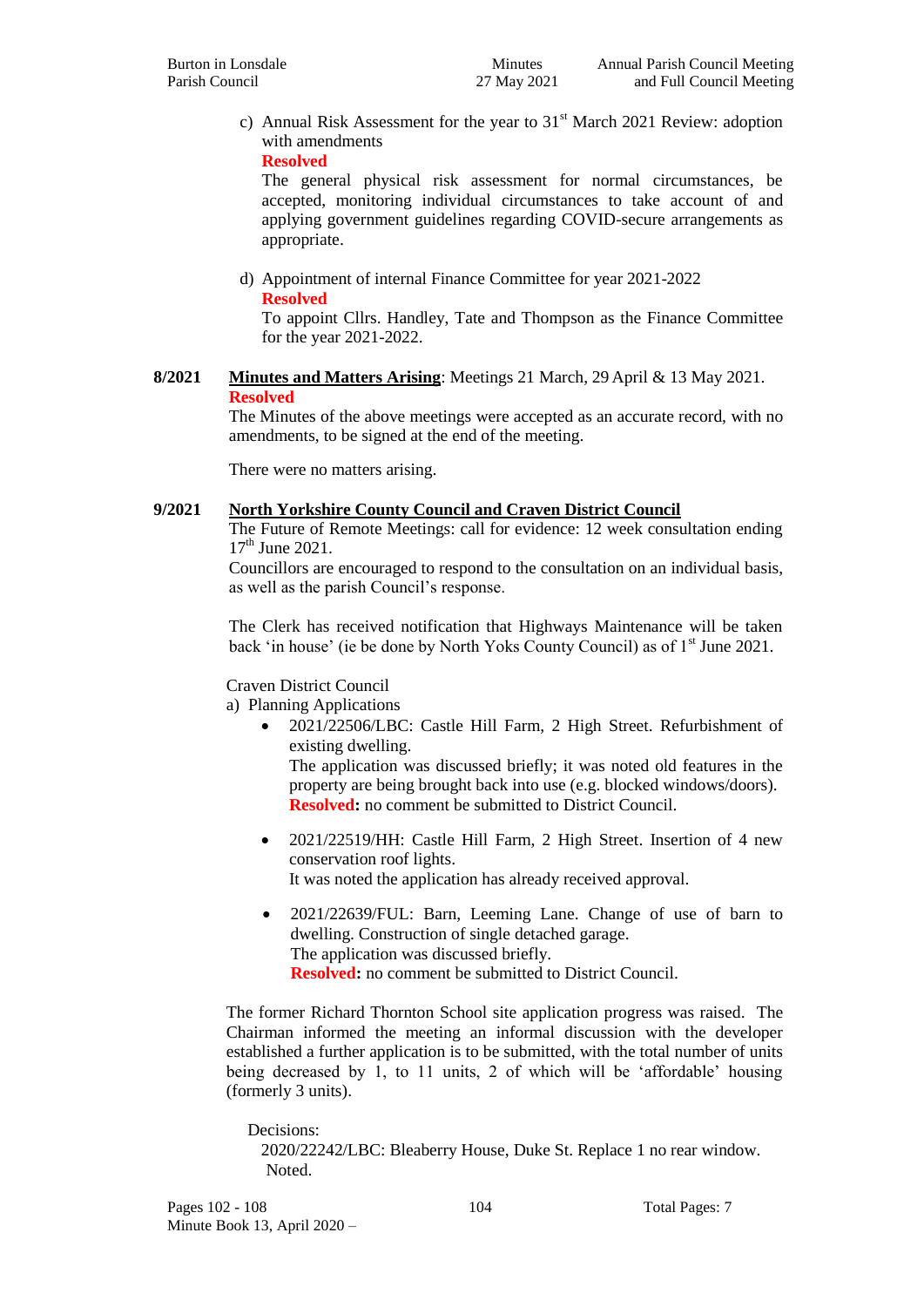b) New Code of Conduct: adoption by Parish Councils.

#### **Resolved**

Clerk to re-send details to Councillors, who are encouraged to read the details and confirm to the Clerk if they accept all details; unacceptable items to be identified to the Clerk. To be finalised at full council meeting July 2021.

#### **10/2021 Maintenance**

Very Old and Separate Churchyard: annual safety inspection report The Chairman confirmed an inspection had been done by Cllr. Tate and himself; a copy of the report to be forwarded to the Clerk for the record.

#### **11/2021 Finance**

a) Bank balances, including receipts since statement date The Clerk reported finances as per Appendix 3. The COVID grants are now shown separately in the Commitments section.

b) Approval of payments of budgeted and non budgeted items The below list of payments was circulated to all councillors for information prior to this meeting:

|      | 2520 C Edmondson re pavilion cleaning April 2021       | 20.00  |
|------|--------------------------------------------------------|--------|
| D/D  | Octopus Energy re April pavilion electricity           | 36.69  |
| 2521 | William H Hartley: grass cutting all areas, April 2021 | 294.00 |
| 2522 | S Gregory: May salary, expenses                        | 188.00 |

#### **Resolved**

The above payments are approved; the cheques to be signed outside the meeting.

c) Burton First Responders: proposal to make a donation in respect of Village Hall defibrillator future maintenance.

#### **Resolved**

To accept Burton First responders' offer; the money to be ring-fenced for future Village Hall defibrillator maintenance.

#### **12/2021 Date, time and venue next monthly Parish Council meeting**

#### **Resolved**

Annual Parish Meeting: Thursday  $24<sup>th</sup>$  June 2021 Full Council Meeting:  $22<sup>nd</sup>$  July 2021

In order to act under government guidelines re COVID- secure meetings, prior to the Annual Parish Meeting the public and village organisations' representatives will be asked if they wish to attend the meeting in person, to enable suitable seating arrangements to be made.

The meeting closed at 8.35pm.

**Signed .................................................... Dated ......................**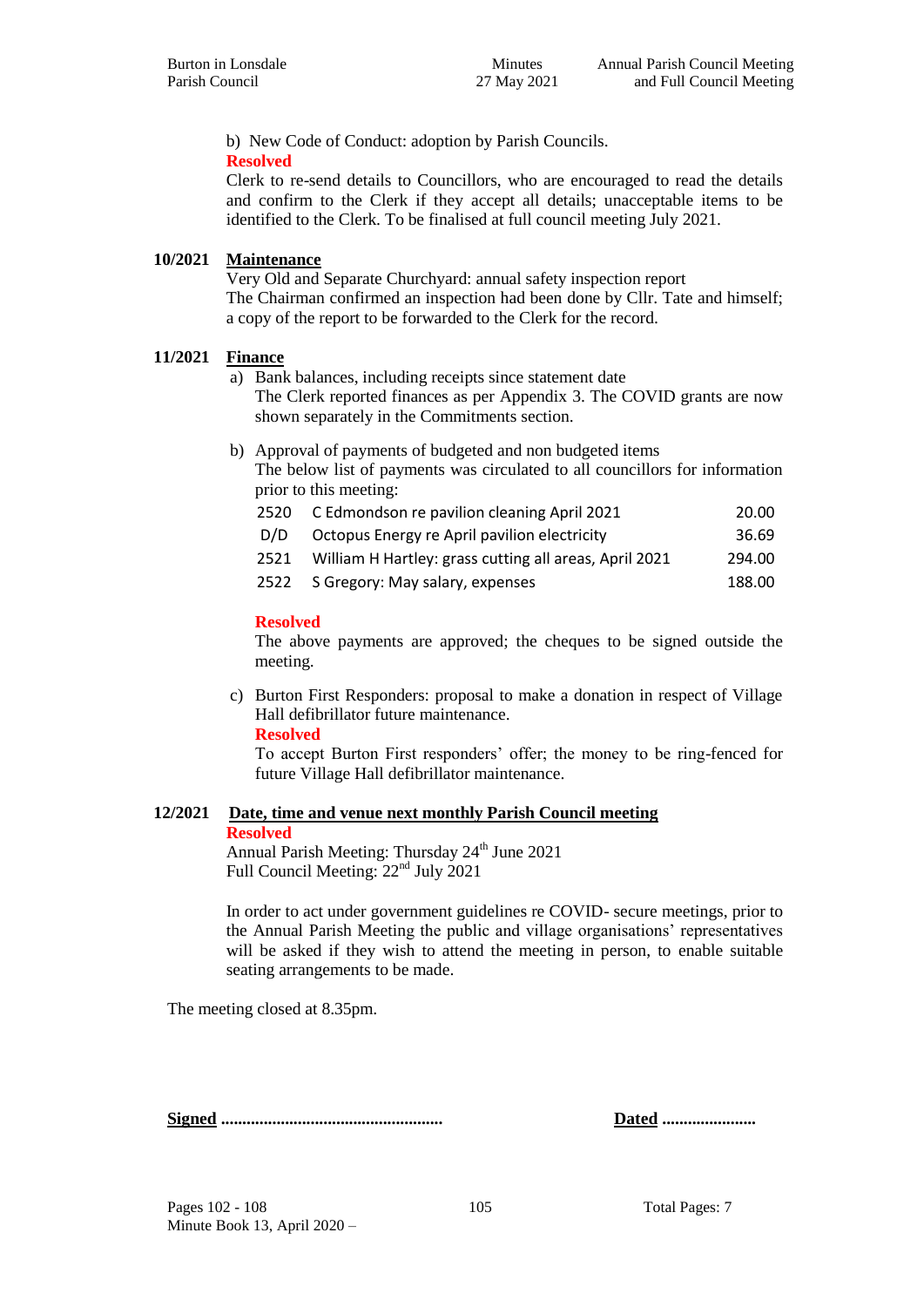# **Appendix 1**

# **Year Ended 31st March 2021 Draft Accounts**

| year end  |                                  | year end  |
|-----------|----------------------------------|-----------|
| 31.03.20  |                                  | 31.03.21  |
|           | <b>Receipts</b>                  |           |
| 17,000.00 | Precept                          | 17,500.00 |
| 72.86     | <b>Bank Interest</b>             | 16.30     |
| 300.00    | Sundry Income                    | 0.00      |
| 7,958.56  | Grants/Donations                 | 712.90    |
| 0.00      | COVID grants                     | 20,636.00 |
| 2,797.00  | <b>Hire Fees</b>                 | 925.00    |
| 374.09    | Miscellaneous                    | 205.46    |
|           | 1,716.70 VAT Refund Received     | 6,019.99  |
| 30,219.21 | <b>Total Income</b>              | 46,015.65 |
|           |                                  |           |
|           | <b>Payments</b>                  |           |
|           |                                  |           |
| 1,072.40  | Administration                   | 1,040.32  |
| 2,393.52  | <b>Staff Costs</b>               | 2,810.58  |
| $0.00\,$  | Section 137 Payments             | 238.90    |
| 6,942.08  | <b>Village Projects</b>          | 8,808.63  |
| 984.72    | Utilities excl Rec Field         | 1,062.76  |
| 580.58    | <b>Street Lights Maintenance</b> | 0.00      |
| 1,926.36  | Street Lights Loan repayment     | 1,887.48  |
| 1,788.29  | Maintenance                      | 3,296.08  |
| 3,325.17  | <b>Rec Field Committee</b>       | 5,938.33  |
| 2,742.33  | Sports Pavilion project          | 0.00      |
| 3,052.65  | Sports Pavilion: maintenance     | 1,568.86  |
| 328.00    | Subscriptions                    | 370.00    |
| 1,347.98  | Insurances                       | 1,386.92  |
| 0.00      | Room Hire                        | 214.97    |
| 490.00    | <b>Audit Fees</b>                | 490.00    |
| 0.00      | Donations                        | 0.00      |
| 151.48    | <b>Sundries</b>                  | 179.32    |
| 0.00      | Elections                        | 0.00      |
| 0.00      | Petty Cash                       | 0.00      |
| 3,201.75  | VAT Paid                         | 3,327.70  |
| 30,327.31 | <b>Total Expenditure</b>         | 32,620.85 |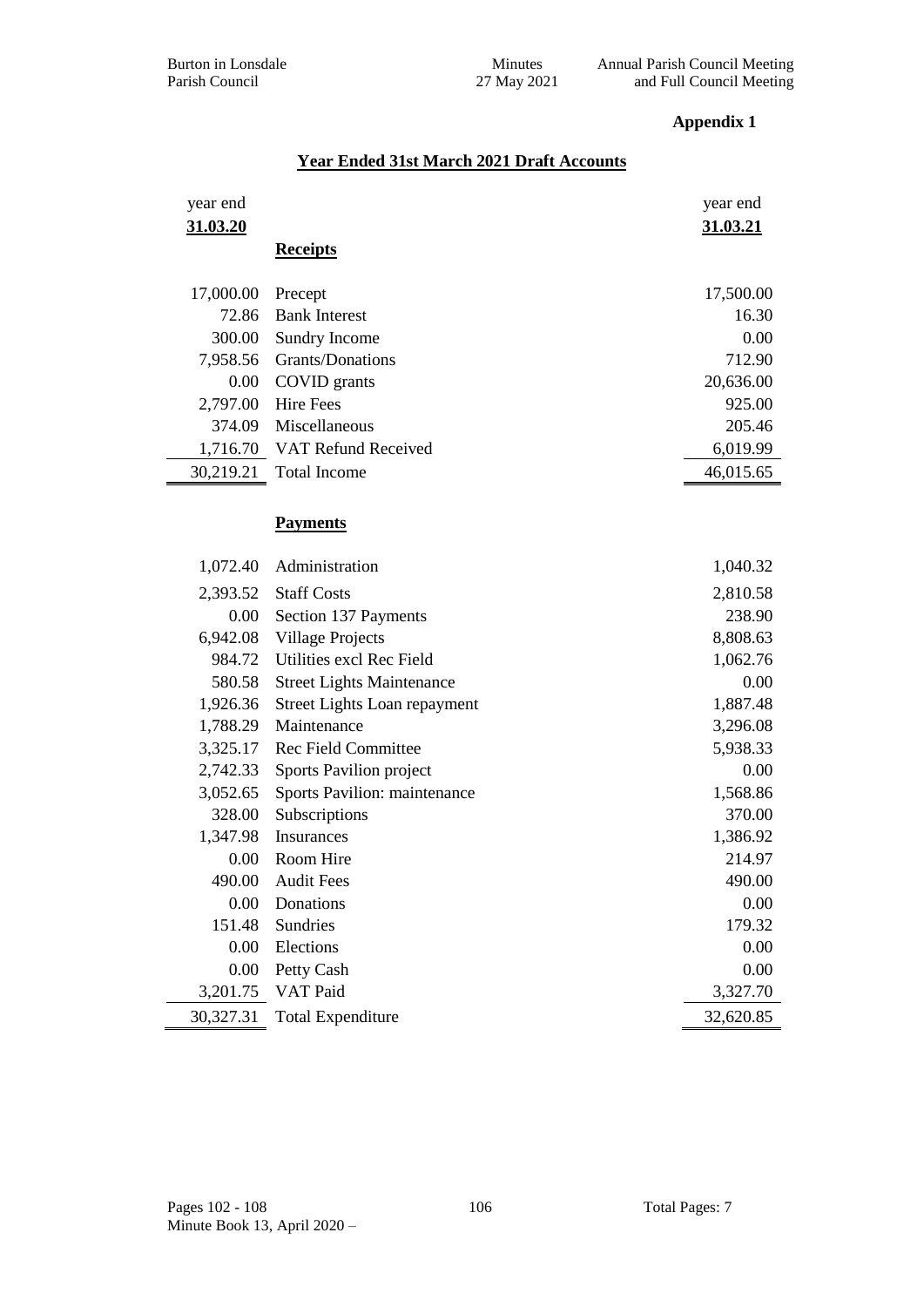Burton in Lonsdale Minutes Annual Parish Council Meeting Parish Council 27 May 2021 and Full Council Meeting

# **Cumulative Fund Balance**

| y.e. 31.3.20 |                                   | y.e. 31.3.21 |
|--------------|-----------------------------------|--------------|
|              | 32,389.53 Balance brought forward | 32,281.43    |
|              | 30,219.21 Add total receipts      | 46,015.65    |
| 62,608.74    |                                   | 78,297.08    |
|              | 30,327.31 Less total payments     | 32,620.85    |
|              |                                   |              |
|              | 32,281.43 Balance carried forward | 45,676.23    |

# **Appendix 2**

#### **Variances 2020-21**

|              |                                             | Last Year | This Year | Variance | %age      |
|--------------|---------------------------------------------|-----------|-----------|----------|-----------|
|              |                                             | 2019-20   | 2020-21   | £        | change    |
| Box          |                                             |           |           |          |           |
|              | <b>Balances Brought</b>                     |           |           |          |           |
| $\mathbf{1}$ | Forward                                     | 32,390    | 32,281    | $-109$   | $-0.34%$  |
| 2            | <b>Annual Precept Received</b>              | 17,000    | 17,500    | 500      | 2.94%     |
| 3            | <b>Total Other Receipts</b>                 | 13,219    | 28,516    | 15,297   | 115.72%   |
| 4            | <b>Staff Costs</b><br>Loan Interest/Capital | 2,394     | 2,810     | 416      | 17.39%    |
| 5            | Payments                                    | 1,926     | 1,887     | $-39$    | $-2.00%$  |
| 6            | <b>Total Other Payments</b>                 | 26,007    | 27,923    | 1,916    | 7.37%     |
| 7            | <b>Balances Carried Forward</b>             | 32,281    | 45,676    | 13,395   | 41.50%    |
| 8            | Total Cash & Investments                    | 32,281    | 45,676    | 13,395   | 41.50%    |
| 9            | <b>Total Fixed Assets</b>                   | 220,720   | 226,659   | 5,939    | 2.69%     |
| 10           | <b>Total Borrowings</b>                     | 4,500     | 2,700     | $-1,800$ | $-40.00%$ |